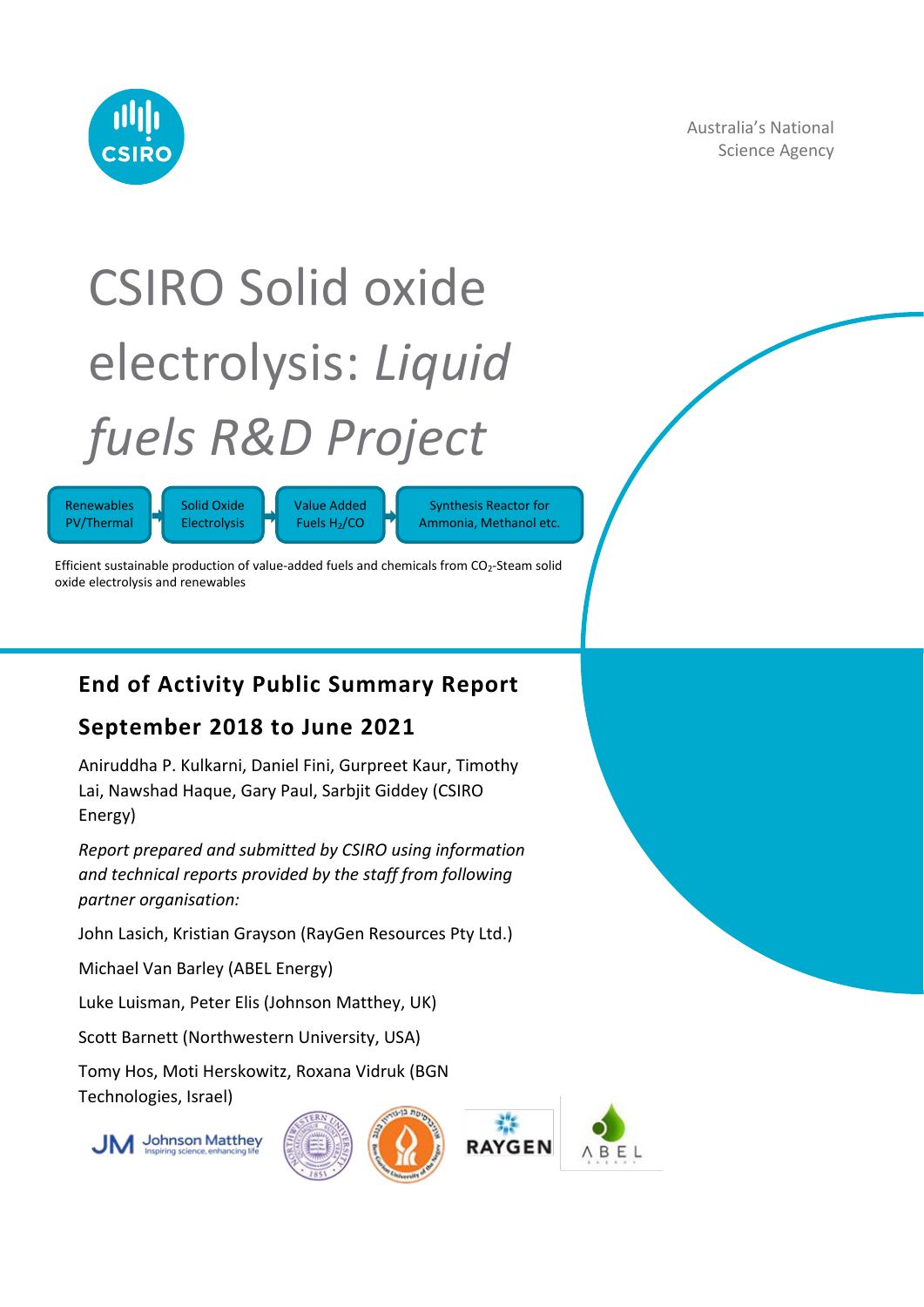#### Energy Technologies, Energy Business Unit CSIRO

#### Copyright

© Commonwealth Scientific and Industrial Research Organisation 2021. To the extent permitted by law, all rights are reserved, and no part of this publication covered by copyright may be reproduced or copied in any form or by any means except with the written permission of CSIRO.

#### Important disclaimer

CSIRO advises that the information contained in this publication comprises general statements based on scientific research. The reader is advised and needs to be aware that such information may be incomplete or unable to be used in any specific situation. No reliance or actions must therefore be made on that information without seeking prior expert professional, scientific and technical advice. To the extent permitted by law, CSIRO (including its employees and consultants) excludes all liability to any person for any consequences, including but not limited to all losses, damages, costs, expenses and any other compensation, arising directly or indirectly from using this publication (in part or in whole) and any information or material contained in it.

CSIRO is committed to providing web accessible content wherever possible. If you are having difficulties with accessing this document, please contact [csiroenquiries@csiro.au.](mailto:csiroenquiries@csiro.au)

**The views expressed herein are not necessarily the views of the Australian Government, and the Australian Government does not accept responsibility for any information or advice contained herein.**

**This activity received funding from ARENA as part of ARENA's Research and Development program - Renewable Hydrogen for Export.**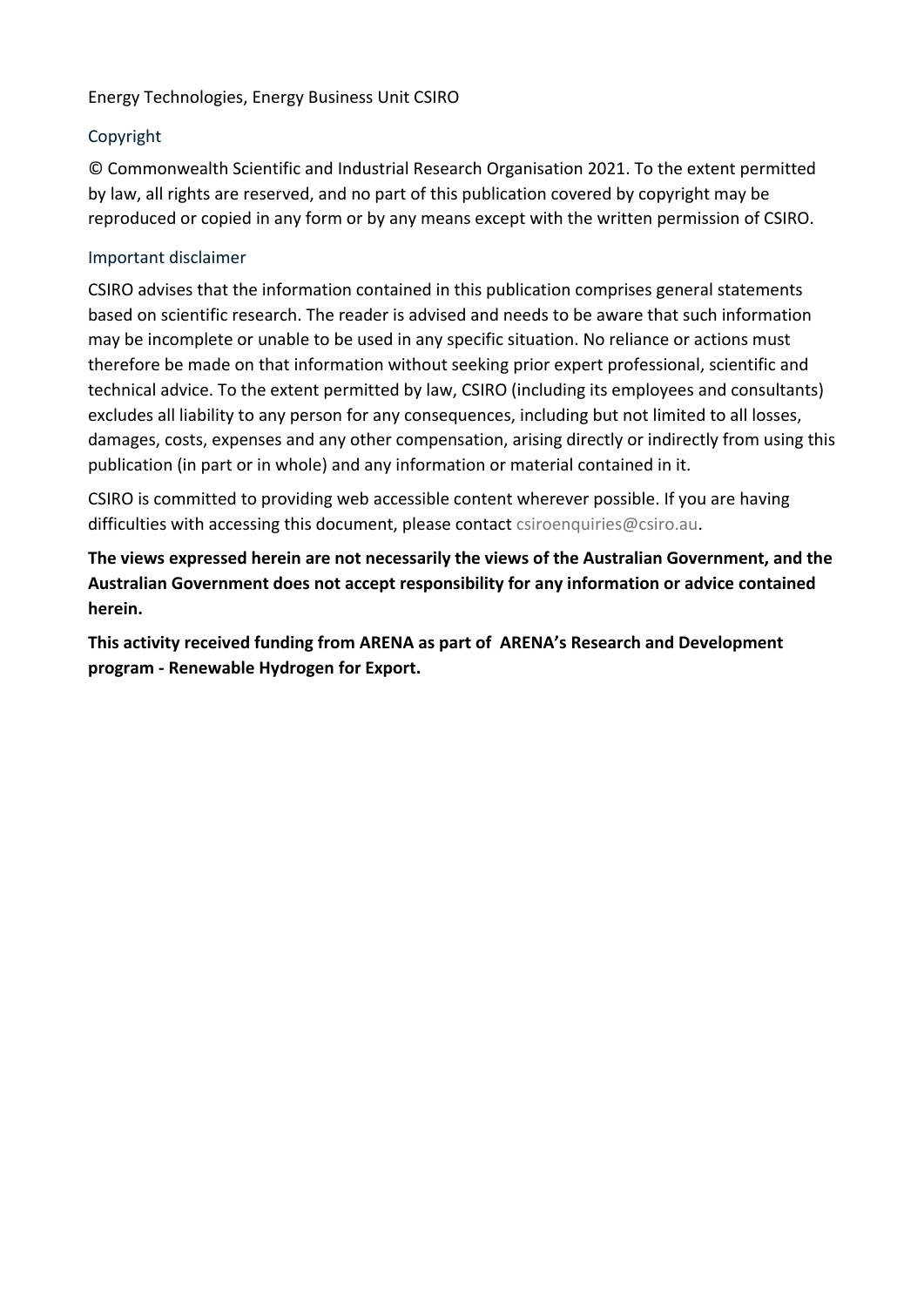# **Contents**

| Project summary and scope |                                   |    |
|---------------------------|-----------------------------------|----|
| 1.                        | Key highlights and outcome        | 4  |
| 2.                        | <b>Technology roadmap</b>         | 8  |
| 3.                        | Knowledge sharing activities      | 9  |
| 4.                        | <b>Conclusions and next steps</b> | 12 |
| <b>Abbreviations</b>      |                                   | 14 |
| <b>References</b><br>15   |                                   |    |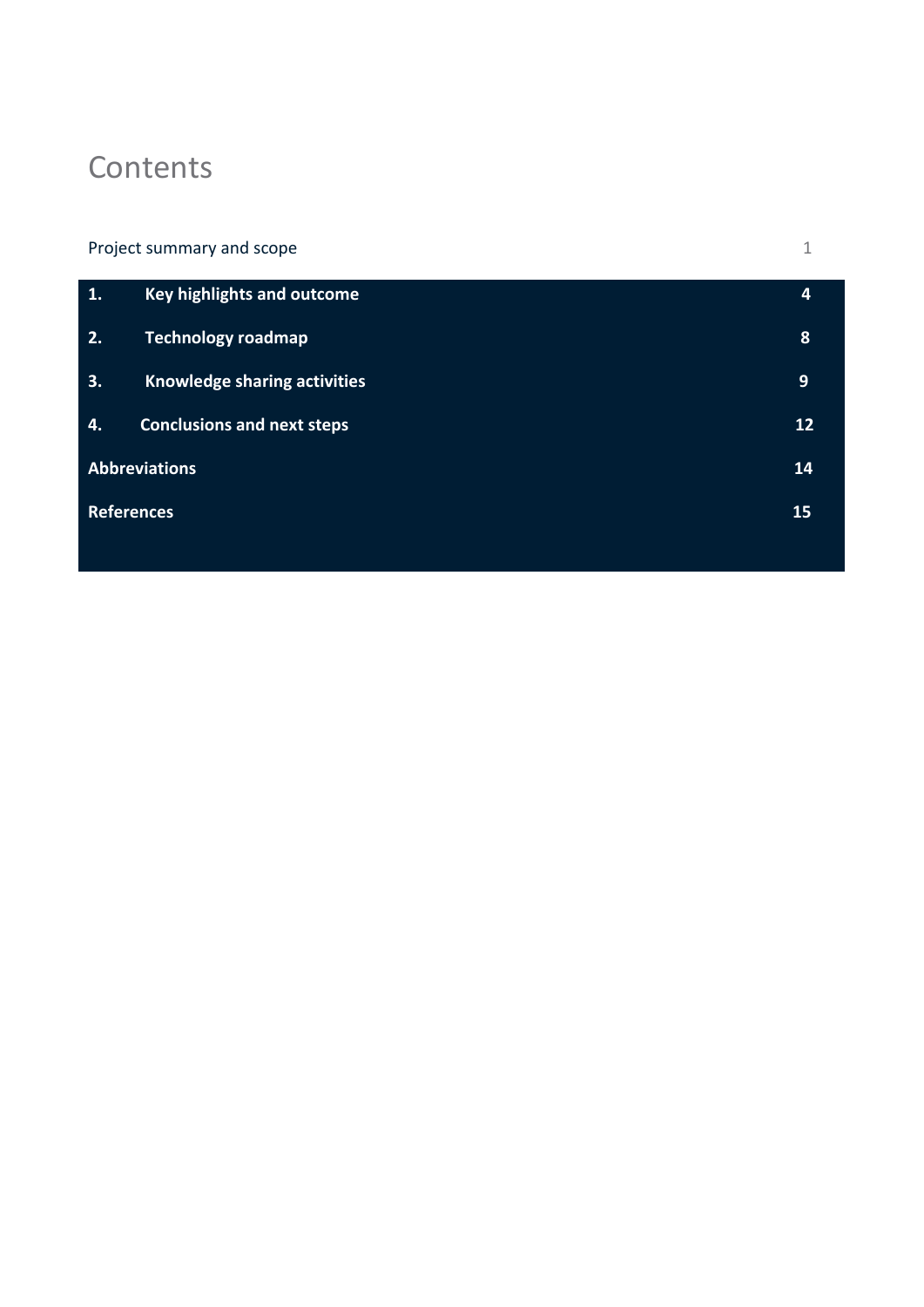## <span id="page-3-0"></span>Project summary and scope

The effects of climate change have been felt globally; in Australia specifically, the temperature has increased on average by 1.44 ± 0.24°C since 1910. The emissions of the primary anthropogenic GHG, carbon dioxide have been increasing since the industrial revolution and the burning of fossil fuels (Brander et al., 2012). This has resulted in estimations that global average atmospheric carbon dioxide levels are currently higher than at any other point within the last 800,000 years (Lindsey et al., 2020)

Hydrogen emits no carbon-di-oxide when burned – thus if the future is hedged on hydrogen, the solid oxide electrolysis (SOE) technology can effectively produce hydrogen from H<sub>2</sub>O feedstock by integration with renewables. It can also generate syngas by using  $H_2O$  and captured  $CO_2$  from  $CO_2$ intensive industrial processes such as power generation, cement, and steel manufacturing, to produce carbon neutral fungible fuels (Jouny et al., 2018). The stored renewable energy in the form of value-added chemicals and fuels can then be transported over long distances to areas lean in renewables.

Australia's vast renewable energy (RE) generation potential and opportunity for exporting renewable energy are well documented in the National Hydrogen Strategy and various roadmap documents from different federal and state government agencies, and affiliated institutions including CSIRO. Importantly, cost of the renewable energy sources is dropping significantly resulting in its global penetration of the energy sector. SOE technology could help to effectively utilize the renewable energy and overcome the challenges associated with intermittent nature of renewable energy.

Advantageously, the waste heat available in industrial processes or downstream processes to produce hydrogen carriers such as ammonia can be utilized in SOE which could lead to a 30 % reduction in electricity requirements for SOE operation. The efficiency of such a system can be further boosted using low-cost solar thermal heat (<0.5 c per kWh) as a supplement leading to an overall energy conversion efficiency (ratio of energy content of liquid fuel to energy input to SOE process) above 70%.

The major activities during ARENA liquid fuel R&D project were to develop a solid oxide electrolyser device for production of hydrogen, CO or a mixture of both hydrogen and CO (synthesis gas) and its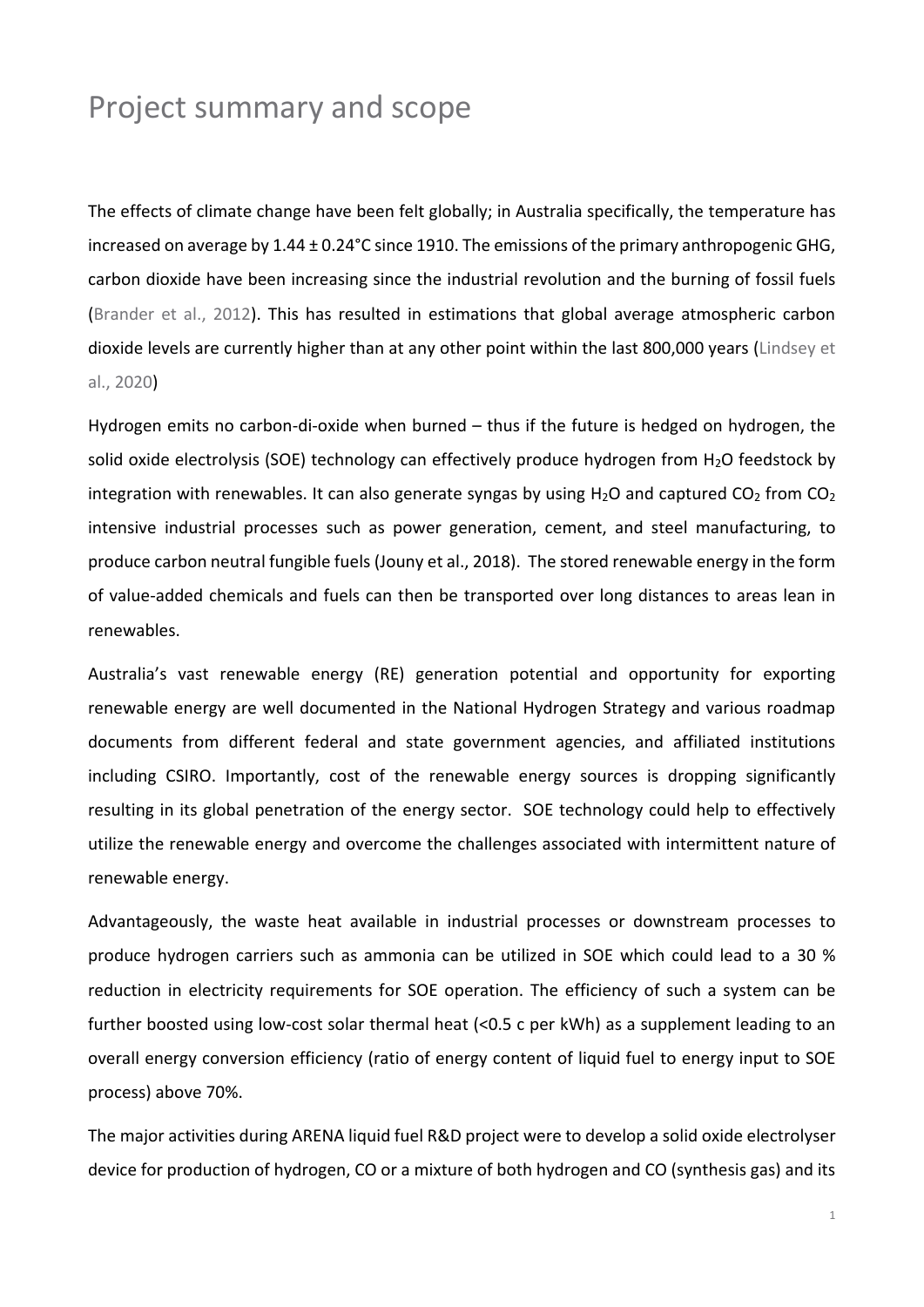integration concepts from solar energy to liquid fuels. These objectives were achieved through the following outcomes as per the agreement.

1) Development of SOE materials and process optimization for efficient generation of fuel gases such as  $H_2$ , CO or syngas from  $CO_2$  and  $H_2O$  as a feedstock.

2) Construction and operation of scalable SOE stack (250 W)

3) Integration of CSIRO's tubular SOE with solar thermal/PV at RayGen's site and operation of SOE using high temperature steam from concentrated sunlight from solar furnace test facility.

4) Identification of most suitable fuel (syngas) compositions for downstream processes.

5) Develop concepts for integration by finding the optimal set of conditions for units to run together as an integrated system, cost-benefit analysis, and commercialisation roadmap development.

The areas of involvement and roles of partners to achieve above milestones are listed in Table 1.

| Organisation                   | <b>Roles</b>                                                                                                                                                                                                                                                                                               |
|--------------------------------|------------------------------------------------------------------------------------------------------------------------------------------------------------------------------------------------------------------------------------------------------------------------------------------------------------|
| <b>CSIRO</b>                   | Design and development of SOE cathode materials<br>Demonstration of scalable SOE stack with fuel production<br>$\bullet$<br>capacity > 3L per hour<br>Project coordination                                                                                                                                 |
| Ben Gurion University at Negev | Development and optimisation of downstream process<br>$\bullet$<br>model and catalysts which can use syngas produced by<br>CSIRO's SOE and convert it into transportable liquid fuels<br>Provide CSIRO with most optimal syngas composition and -<br>CO to $H_2$ ratio<br>Preliminary Technoeconomic model |
| Johnson Matthey                | Assist CSIRO in the development of SOE cathode materials to<br>understand the solubility limits of various dopants in oxide<br>materials using propriety synthesis and advanced<br>characterisation techniques<br>Provide catalyst for evaluation in SOE technology                                        |
| RayGen Resources Pty Ltd       | Build a solar thermal/PV design compatible with CSIRO's<br>tubular SOE<br>Prepare testbed at RayGen's solar test facility in Melbourne,<br>construct flow circuits and peripherals to test CSIRO SOE                                                                                                       |

**Table 1 Areas of Involvement of partners and their roles in the activity**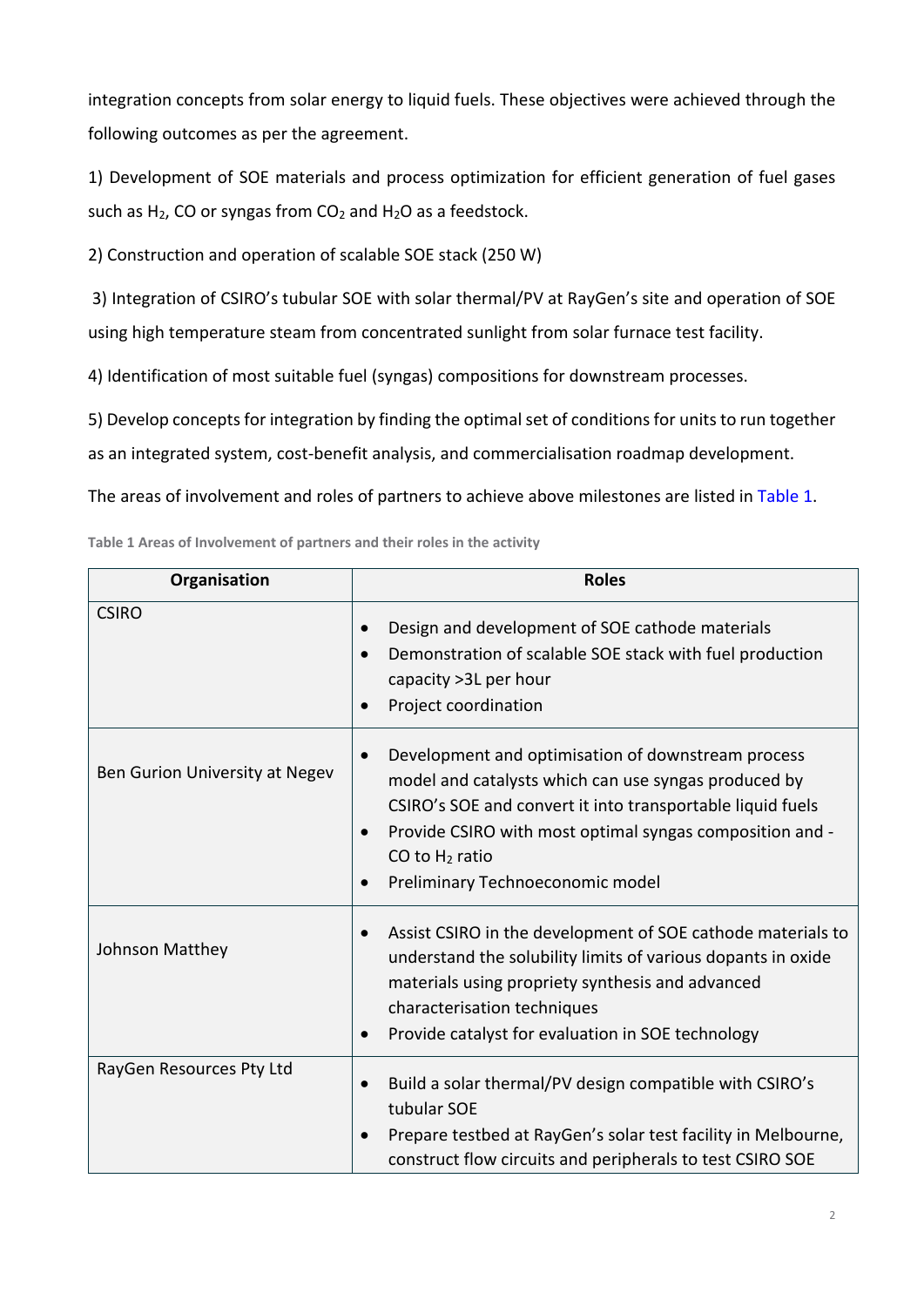|                         | onsite using concentrated solar thermal energy to provide<br>steam at 800 °C.                                                                  |
|-------------------------|------------------------------------------------------------------------------------------------------------------------------------------------|
| Northwestern University | Advice on the selection of the materials, and testing<br>conditions<br>Synthesis and supply of selected electrode materials to<br><b>CSIRO</b> |
| ABEL Energy, Australia  | Participation in market analysis and development of<br>technology roadmap                                                                      |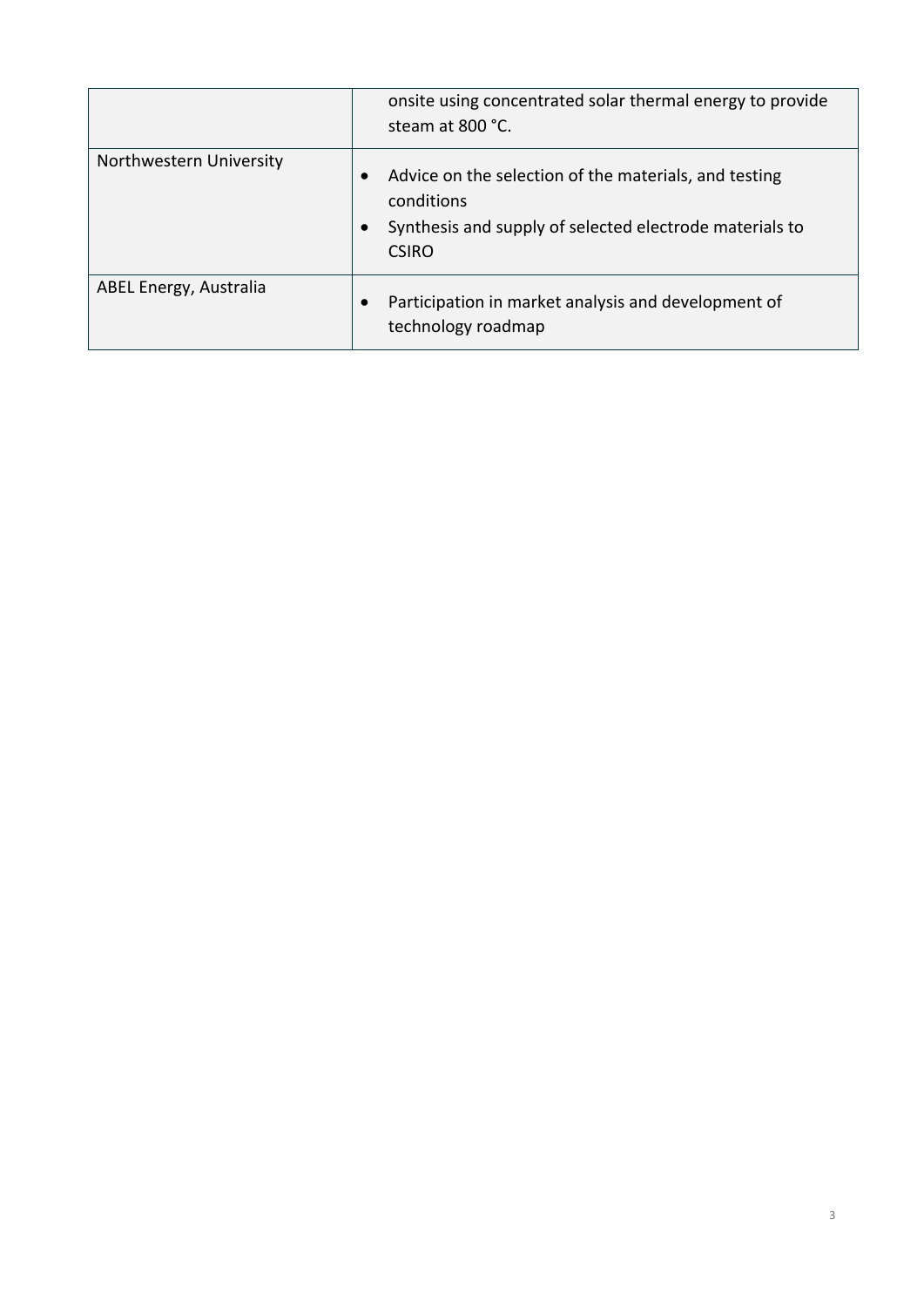## <span id="page-6-0"></span>1. Key highlights and outcomes

### 1.1 SOE stack operation and materials development

A major emphasis of this work was on the building and operation of a SOE tubular stack having a capacity of 250 W. To achieve this, tubular 8-cell stack was built with active area of 400 cm<sup>2</sup> (50 cm<sup>2</sup> each tube). During testing, a SOE stack was housed within a specially designed cabinet with data acquisition and power supply. All the safety systems were installed such as heat and gases interlocked with a safety system, capable of shutting the rig down when safety limits are reached.

Steady state operation of the stack was achieved during testing for 350 hours with a fuel production rate greater than 12 L/hour. Notably, the CSIRO SOE stack can be easily scaled up as per the fuel requirements of downstream processes. In addition, it provides flexibility of production of variety of fuels such as H<sub>2</sub>, CO and/or syngas as required in downstream processes using H<sub>2</sub>O and CO<sub>2</sub> as a feedstock.

The CSIRO SOE stack design is adaptable as it can be integrated with various upstream energy sources and downstream fuel synthesis processes. Some of the additional advantages of CSIRO technology is the simplicity of its tubular design relative to planar designs could provide increased durability while allowing integration with intermittent renewable energy sources. The technology features such as fewer components, with no need for high temperature seals and less equipment operating at high temperature are expected to lead to prolonged life and improved performance.

In parallel to research activities, new cathode materials provided by Johnson Matthey were evaluated for SOE as a part of cathode development work. Notably, SOEC cathodes developed at CSIRO can directly produce fuel gases without requirement of any additional reducing gas such as H<sub>2</sub> or CO in the feed stream. With the state-of-the-art materials, additional supply of the reducing gas such as hydrogen is required during the start and shutdown to prevent oxidation of nickel into nickel oxide which leads to performance degradation. The electrodes require less electrical energy per unit volume of hydrogen or carbon monoxide or a mixture of both (syngas) as compared to traditional Ni-YSZ electrodes (commercially purchased) when tested in our lab using a similar fabrication method and the same test setup.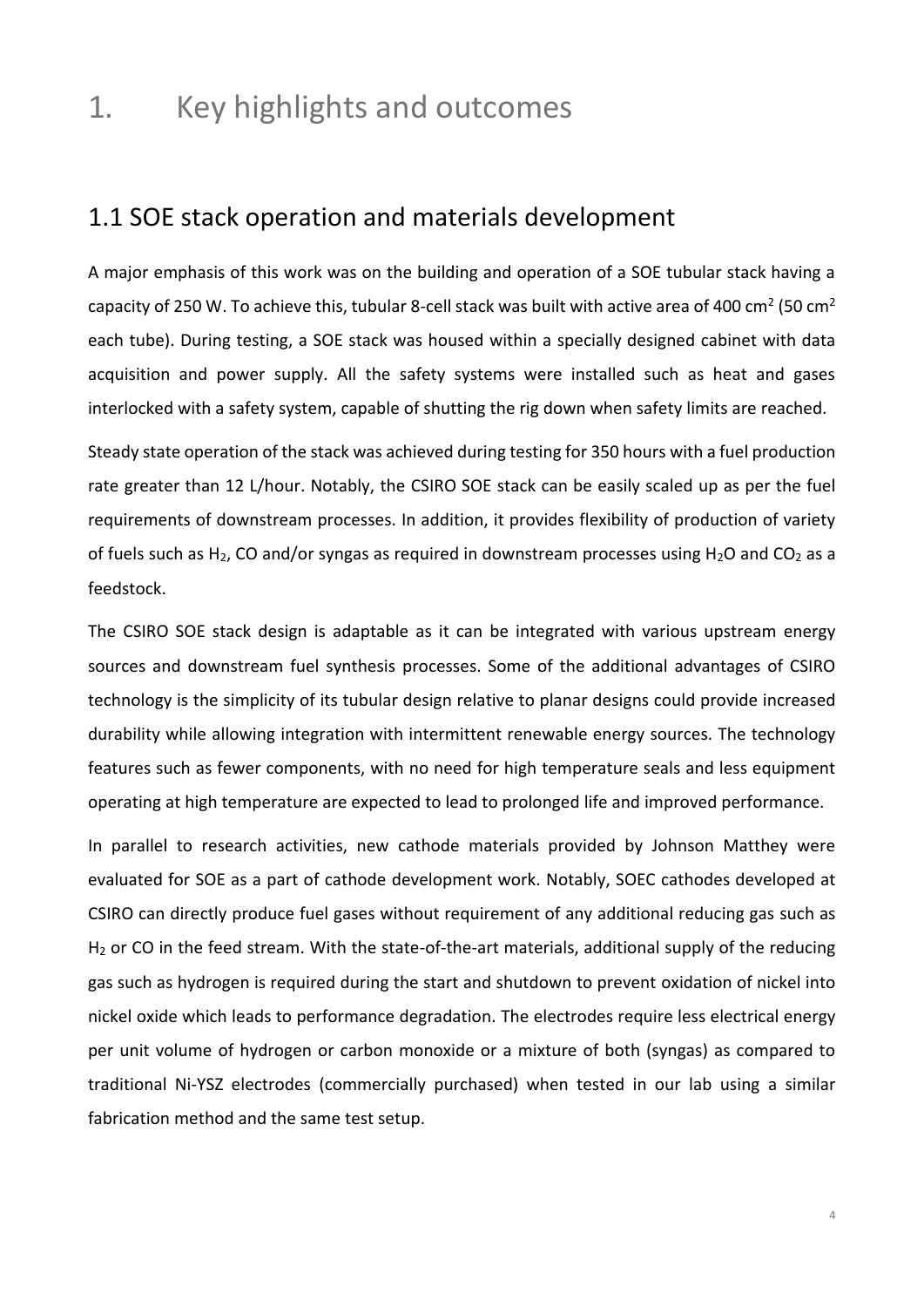Advantageously, the same catalyst can be used for both positive and negative electrodes, therefore the time and costs of SOEC fabrication can be reduced. Typically, different materials are used for the fabrication of the negative electrode (Nickel-YSZ composite) and positive electrode ("LSM-YSZ" composite). The temperature used for heat treatment during fabrication process is different when two different materials are used, and as such a two-step processing is required where negative electrode is typically fabricated using heat treatment at 1500 °C followed by positive electrode typically fabricated at 900 to 1100 °C (Zheng et al., 2017). The material developed at CSIRO enables faster fabrication as both positive and negative electrode can be heat treated at the same time. Further, the heat treatment for both electrodes can be carried out at only 800-850 °C (Kaur et al., 2020; Kulkarni et al., 2017).

To demonstrate the concept of SOE operation powered by solar thermal, an SOE testing setup was built and integrated into RayGen's solar furnace test facility. Stable high temperature steam (~ 700 °C) generation was first demonstrated using concentrated solar in the solar furnace. This test validated the functioning of the water/steam circuit and water heater coil, with water pumping flow rates and operating processes refined for optimal operation in preparation for integrating the steam circuit with the electrolyser. Notably,  $H_2$  production via SOE was then demonstrated with solar generated feed steam (topped up) to 800°C. The successful operation of the SOE unit using renewables opens wider options of the production of multiple fuels such as  $H<sub>2</sub>$ , CO or syngas for downstream processes. Further optimization such as matching the components through the system and longer test periods will be required for further scaleup as work was impacted by COVID-19 restrictions.

### 1.2 SOE integration and technoeconomic aspects

To determine the benefits of the integration of the technologies in real world conditions we have performed a preliminary techno-economic analysis of producing syngas from a waste stream of  $CO<sub>2</sub>$ and  $H_2O$  as a feedstock. A known optimised  $H_2/CO$  molar ratio for syngas to produce fungible fuels was used as the starting point. The optimal conditions in downstream processes for production of methane, olefins and paraffins were determined with partnership with Ben Gurion University (Kulkarni et al., 2021). Two techno-economic analyses were conducted to obtain values to assess the potential profitability of the plant (net present value NPV and internal rate of return IRR) and to compare to alternative processes (levelized cost of production LCOP).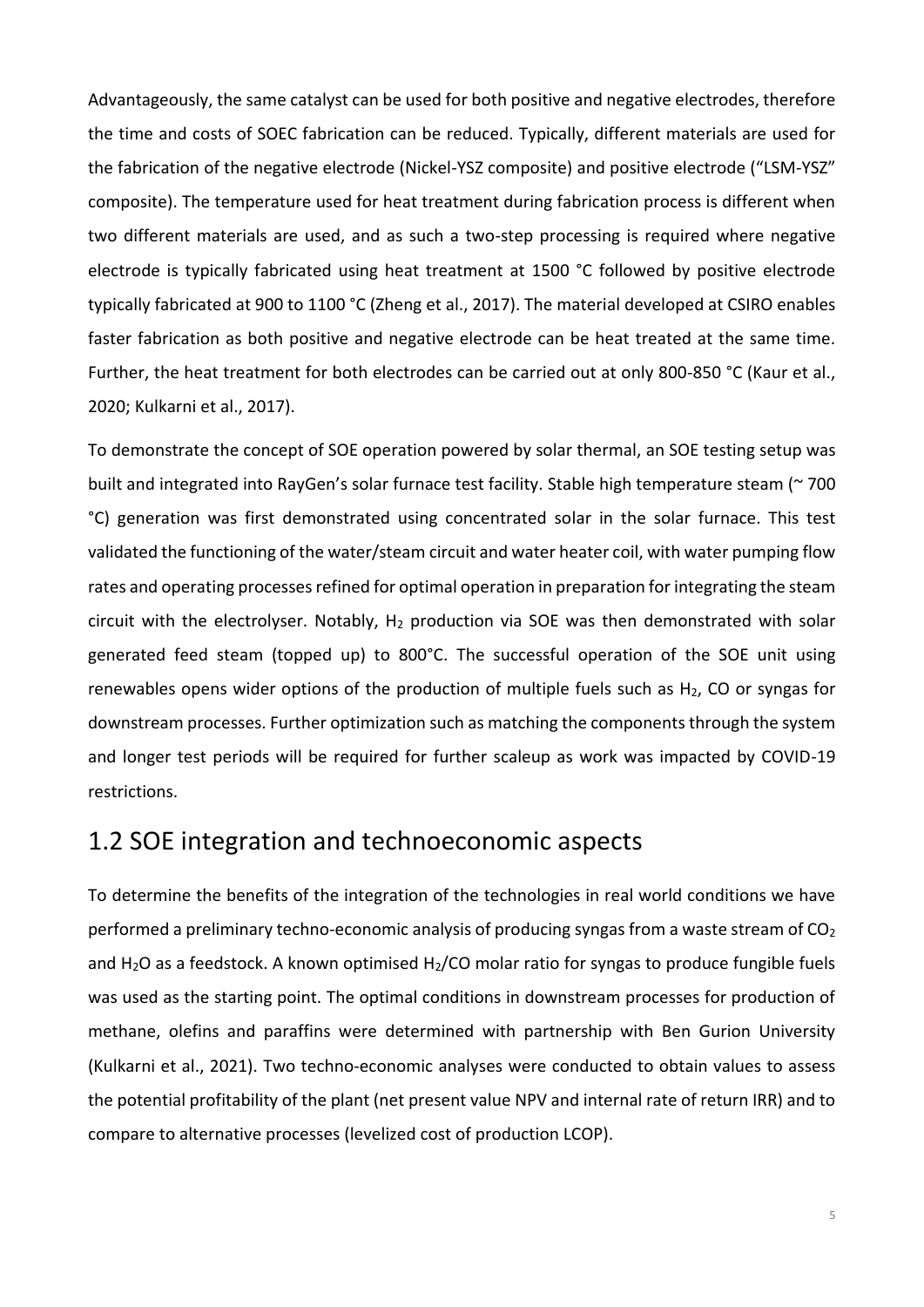A plant output of syngas that contains 20,000 tonne  $H_2$ /year was assumed and used as the base case. A mass balance was completed from this known molar ratio to determine the amount of steam and  $CO<sub>2</sub>$  required as input for a plant to produce syngas that contains 20,000 tonne H<sub>2</sub>/year. With the optimised H2/CO molar ratio of 0.7, this calculates to be a 420,000-tonne of syngas/year plant. Efficiencies for solid oxide electrochemical cell (SOEC) and steam generation from the first RayGen heat exchanger were assumed as 81% and 80%, respectively.

An energy balance was also undertaken from the known electricity consumption of the SOEC (64 Wh/mol) to determine the electricity required to operate the SOEC unit, and the required SOEC capacity, which was determined at 194 MW. A heat balance was completed from the requirements for the process as the SOEC operation was determined to be optimised at 800°C. The duties required were determined utilising ChemCAD software and simulating a low-grade heat exchanger and subsequent concentrated solar thermal heat exchanger to bring the water to steam and then the steam and CO<sub>2</sub> mixture to 100°C and 800°C, respectively.

The first techno-economic analysis to determine the potential profitability of the project was conducted by determining the NPV, the IRR and payback period for the project. The production costs of fossil syngas were set as a selling price for the syngas as an assumption to complete this analysis. A sensitivity analysis was also conducted to assess the effects on the potential profitability of the project due to changes to various parameters.

The second techno-economic analysis was conducted to determine the levelized cost of production, by making some key assumptions regarding the lifetime and output of the project. A sensitivity analysis was also conducted to assess the effects on the levelized cost of production due to changes to various parameters.

The levelized cost of production for syngas produced by co-electrolysis using SOEC and renewable energy was determined as \$0.187/kg. The capital costs of the plant have been estimated at \$108.8M and the operating costs of the plant estimated at \$75.3M/year. The net present value was estimated as \$14.5M, with an internal rate of return of 11.5% and payback period of 19.2 years. Sensitivity analysis shows that the process is highly sensitive to changes in the electricity price, and economics of the plant are highly dependent on the carbon-neutral syngas selling price and purchase cost of renewable electricity. However, although the market is not yet developed, the selling price of carbon neutral syngas fuel is expected to attract premium over conventional natural gas. The longer term target of green hydrogen production is set at \$16.66/GJ (based on low heating value of H<sub>2</sub> or  $$2/kg$  H<sub>2</sub>) in the first low emission statements document published by the Australian Government.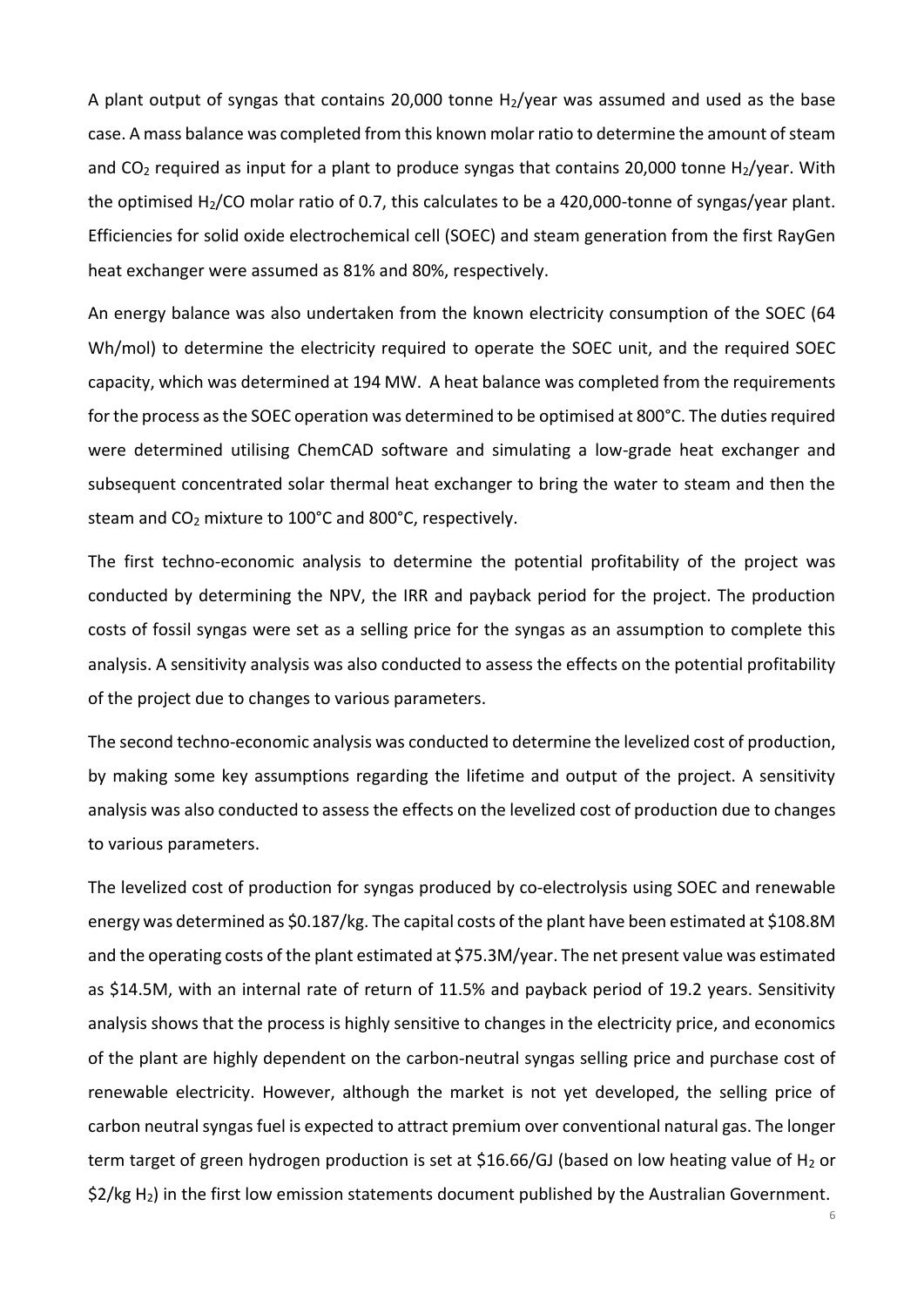### 1.3 Challenges and lessons learnt

The uneven heat distribution along the length of the furnace have been noticed during the lab experiments which needs to be optimised by designing the furnaces with prolonged heating zones for evaluation of scalable cells at constant temperatures. In addition, long term operation of SOE unit with integration with solar thermal test facilities needs to be conducted in future and process conditions needs to be optimised for higher hydrogen production rates. Due to COVID-19 restrictions and limited availability onsite these experiments will be planned in future.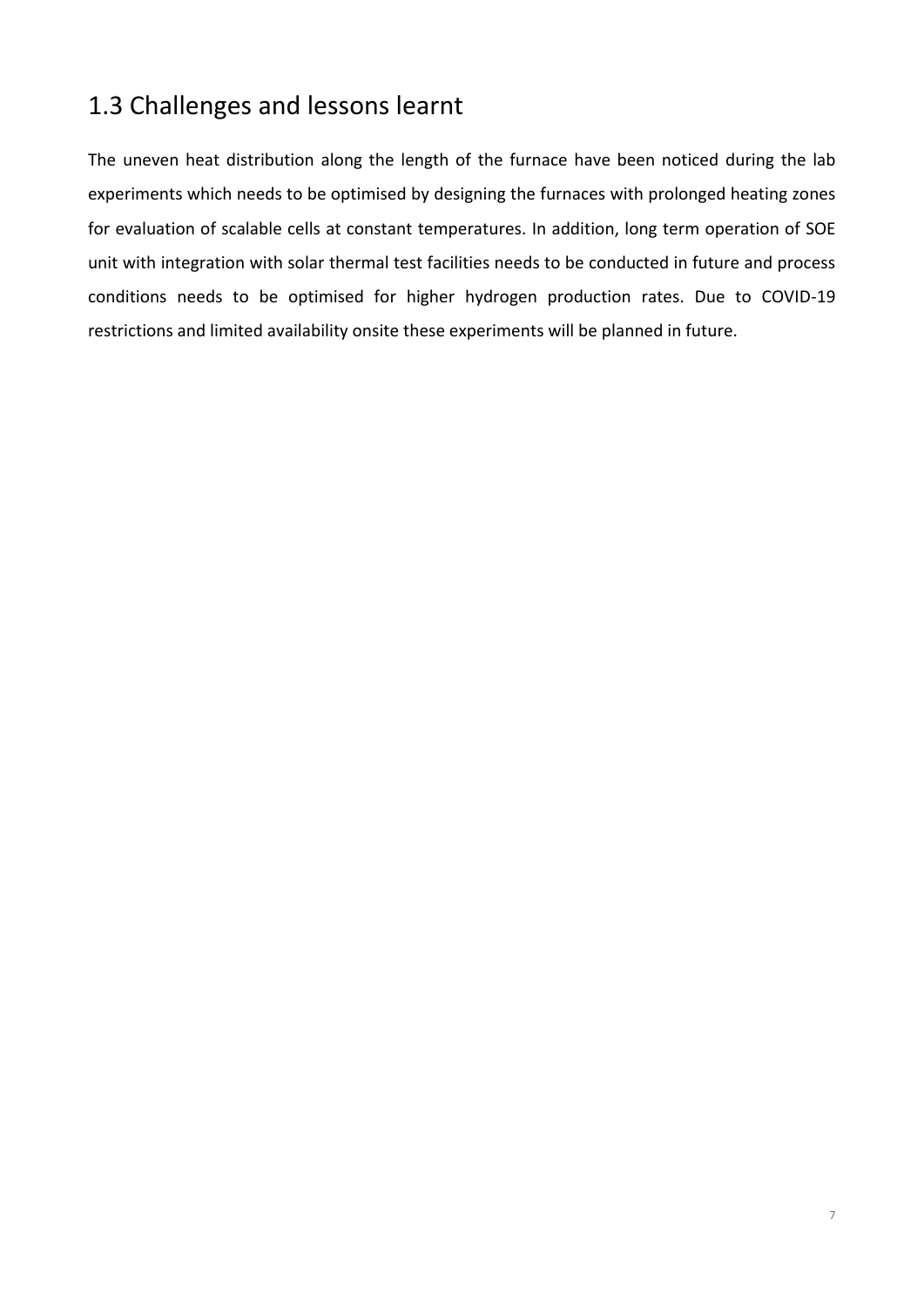# <span id="page-10-0"></span>2.Technology roadmap

Integration of SOE with the steel and ammonia industry is found to be more relevant where waste heat can be utilized immediately in the solid oxide electrolyser and the produced hydrogen can be directly used in various downstream processes. The next stage of development is being planned to be undertaken in partnership with BlueScope Steel at their operating blast furnace facility at Port Kembla. The project aims to demonstrate the operation and durability of SOE with integration with steel blast furnace operating conditions. A source of high-quality steam is available from the Port Kembla blast furnace and the balance of plant design to integrate this with CSIRO's technology will form part of the experimental program. The experimental program will deliver 1-2 kW scale demonstration plant and the operating information to commence manufacturing of larger commercial scale units. BlueScope's engineering capabilities will assist in the design of the BoP to be effectively integrated with the plant.

Once proven, the technology will enable the transition towards green steel production by displacing pulverised coal from the blast oxygen furnace iron-making process. Demand from this application offers potential for a foundation customer for the technology. The IEA has identified the need to develop downstream infrastructure for transport, storage and use as a significant challenge to adopting hydrogen independent of broader competition and policy barriers. Targeting steel and industrial applications with captive demand for hydrogen largely eliminates these challenges.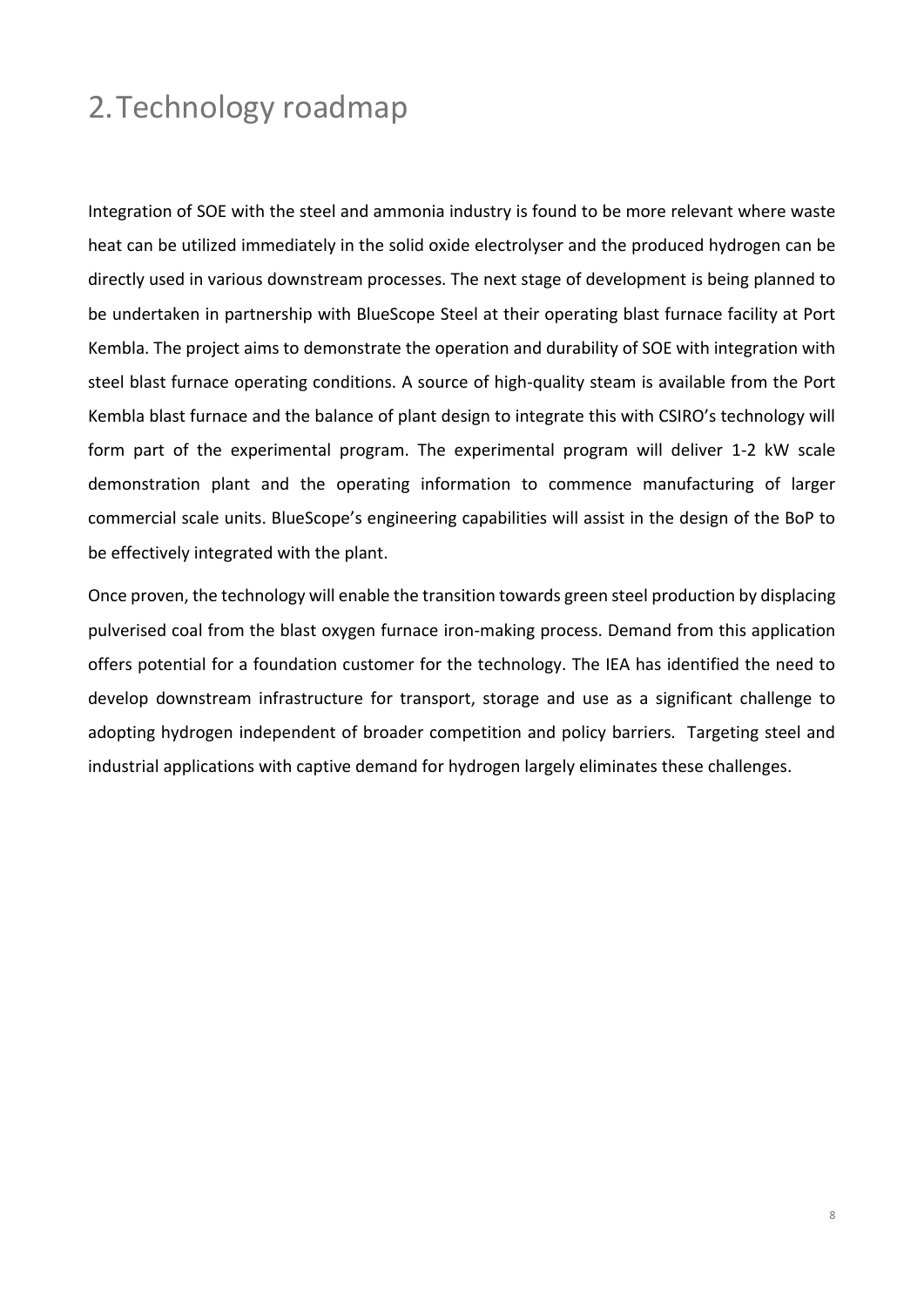# <span id="page-11-0"></span>3.Knowledge sharing activities

### **ARENA's Survey**

All information requested by ARENA has been provided and ARENA surveys have been completed.

### **Web Articles**

1. This project was covered exclusively by Gas World Magazine, a highly reputed UK based industry magazine

<https://www.gasworld.com/solid-oxide-electrolysis-grows-up-at-csiro/2018987.article>

2. The project also got further coverage on the website of Ammonia Energy Association, a reputed organisation with chapters in Australia and USA

<https://www.ammoniaenergy.org/articles/csiro-at-work-on-soec-technology/>

(Ammonia energy association's article was not prepared in consultation with CSIRO, rather they pulled information from published interview and journal papers)

### **Conference presentations**

- 1. *A solid oxide electrolysis for green fuels*, Global technical conference on fuel cell technology, Automotive Research Association of India, July 2020 (online)
- 2. *An efficient, economical and scalable solution for renewable hydrogen, ammonia and valueadded chemicals production*, Positioning Hydrogen 2020: Opportunities and Challenges, Webinar organised by Prism Scientific Australia
- 3. *Solid oxide electrolysers for sustainable fuels production*, 2nd International Conference on Electrolysis 2019, Loen, Norway
- 4. *Materials designing for redox stable electrodes for solid oxide electrolysis technology*, 2nd Annual Advanced Water Splitting Technology Pathways: Benchmarking & Protocols Workshop, US DOE, Phoenix, AZ
- 5. *Efficient Solid Oxide Electrolysis for Syngas Generation, A solid oxide electrolysis technology for efficient syngas generation*, 8th International Conference on Fundamentals and Developments of Fuel cells 2019, Nantes, France.
- 6. *Three-dimensional microstructure measurements of SOE and batteries: electrode microstructure and long-term durability* CSIRO site seminar by Prof. Scott Barnett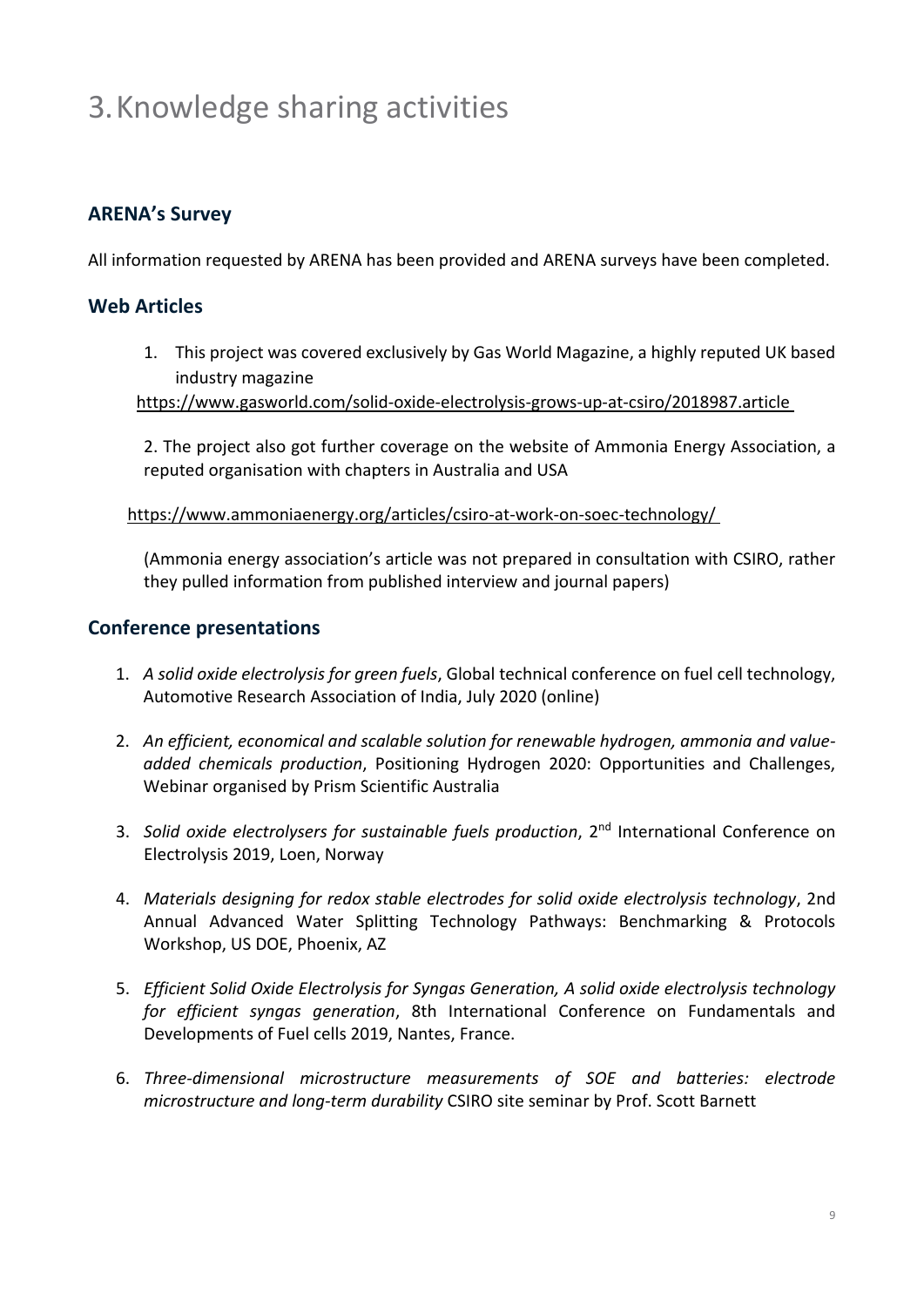### **Papers published/submitted**

- 1. *High-performance composite cathode for electrolysis of CO<sup>2</sup> in tubular solid oxide electrolysis cells: A pathway for efficient CO<sup>2</sup> utilization*, Gurpreet Kaur, Aniruddha. P. Kulkarni\*, Daniel Fini, Sarb Giddey, Aaron Seeber, Journal of CO<sub>2</sub> Utilization 41, 101271, 2020. <https://doi.org/10.1016/j.jcou.2020.101271>
- 2. *Challenges and trends in developing technology for electrochemically reducing CO<sup>2</sup> in solid electrolyte membrane reactors*, HK Ju, G Kaur, AP Kulkarni, S Giddey, Journal of CO<sup>2</sup> Utilization 32, 178-186, 2019.<https://doi.org/10.1016/j.jcou.2019.04.003>
- 3. *Techno-Economic Analysis of a Sustainable Process for Converting CO<sup>2</sup> and H2O to Feedstock for Fuels and Chemicals*, AP Kulkarni, T Hos, MV Landau, D Fini, S Giddey, M Herskowitz, Sustainable Energy & Fuels 5(2), 486-500, 2021.<https://doi.org/10.1039/D0SE01125H>
- 4. *A review on synthesis of methane as a pathway for renewable energy storage with a focus on solid oxide electrolytic cell-based processes. S Biswas, AP Kulkarni, S Giddey, S Bhattacharya, Advances in Power*-*to-X*: Processes, Systems, and Deployment. Frontiers in Energy Research, 8, 570112, 2020.<https://doi.org/10.3389/fenrg.2020.570112>
- 5. In *situ synthesis of methane using Ag–GDC composite electrodes in a tubular solid oxide electrolytic cell: new insight into the role of oxide ion removal*, S Biswas, AP Kulkarni, D Fini, S Giddey, S Bhattacharya, Sustainable Energy & Fuels 5 (7), 2055-2064, 2021. <https://doi.org/10.1039/D0SE01887B>
- 6. *Catalyst-induced enhancement of direct methane synthesis in solid oxide electrolyser*. Saheli Biswas, Aniruddha Kulkarni, Daniel Fini, Shambhu Singh Rathore, Aaron Seeber, Sarbjit Giddey, Sankar Bhattacharya, Electrochimica Acta, 391, 138934, 2021. <https://doi.org/10.1016/j.electacta.2021.138934>
- 7. *A theoretical study on reversible solid oxide cells as key enablers of cyclic conversion between electrical energy and fuel.* Saheli Biswas, Shambhu Singh Rathore, Aniruddha P. Kulkarni, Sarbjit Giddey, Sankar Bhattacharya, Energies 14(15), 4517, 2021 <https://doi.org/10.3390/en14154517>

### **Papers submitted to journal or internal CSIRO review**

- 8. *A Critical Review on High Temperature Solid State Technologies for Electrochemical Conversion of CO2/Steam to Value Added Fuels,* G. Kaur, A. P. Kulkarni, S. Giddey, HyungKuk Ju (to be submitted to Applied Energy, draft can be provided)
- 9. *Stable high performing Sr2Fe1.7Mo0.3O6-δ-Ag composite cathode for steam electrolysis in solid oxide cells,* Gurpreet Kaur, Aniruddha. P. Kulkarni, Sarb Giddey, Mark Greaves (to be submitted, draft can be provided)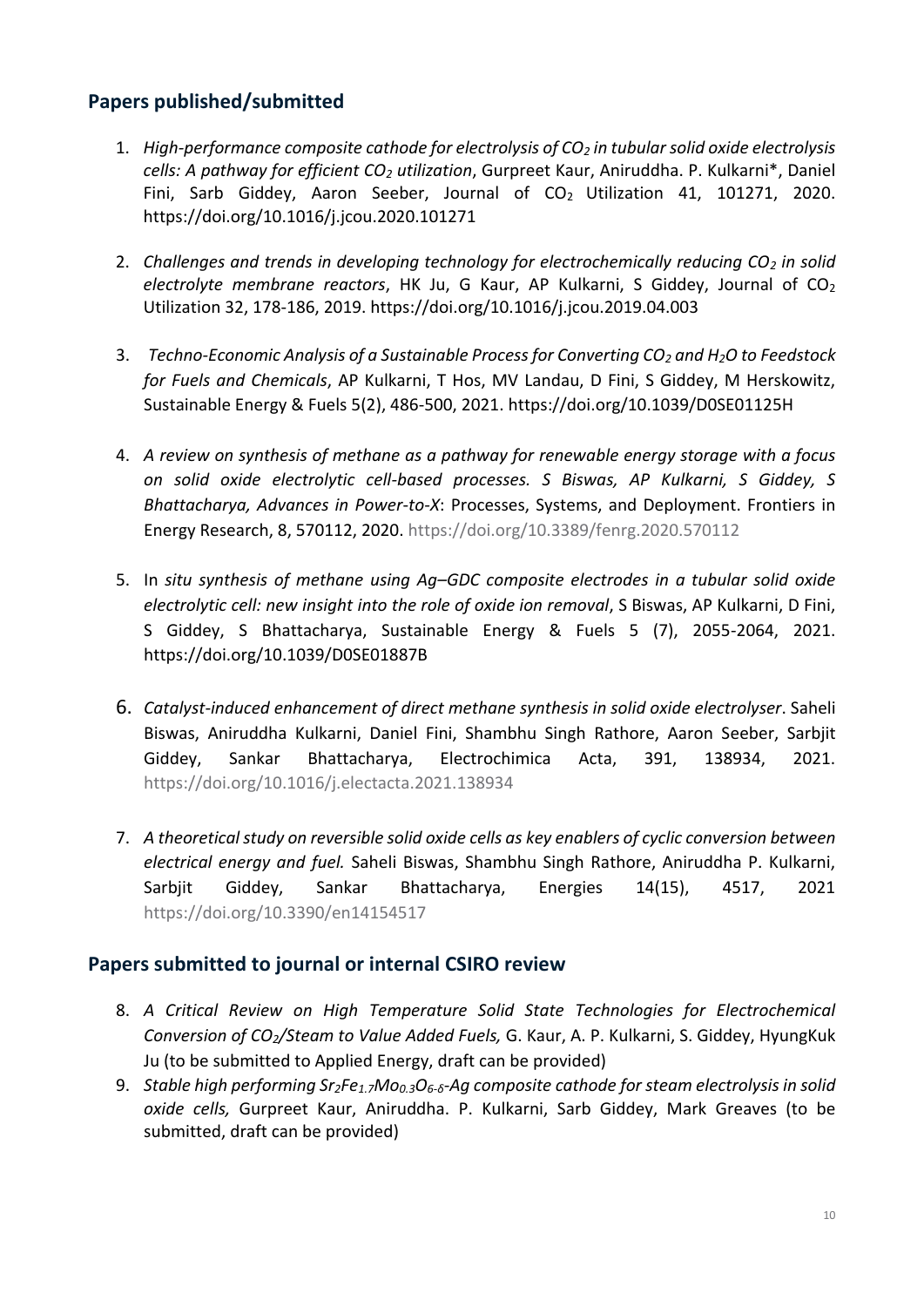10. *Fe–Ce0.1Zr0.9O2-δ–Ag electrode for one-step methane synthesis in solid oxide electrolyzer.* Saheli Biswas, Aniruddha P Kulkarni, Aaron Seeber, Mark Greaves, Sarbjit Giddey, Sankar Bhattacharya, 2021, submitted to Solid State Ionics.

### **Patent Application**

1. Novel composite electrode material (Ag-Ceria doped hybrid particles), electrodes thereof, and a one-step method to prepare the composite electrode material for solid oxide cells, Patent drafting by FB Rice.

*Contact Person*: John Landells, Partner, FB Rice

T +61 3 8618 4143 M +61 433 883 624, Level 23, 44 Market St Sydney NSW 2000

jlandells@fbrice.com.au | Profile | [www.fbrice.com.au](http://www.fbrice.com.au/)

Technology Briefs ("pitching slide deck") with some key features of this development work have been sent to following companies who may be interested in partnership for technology development beyond this project. BlueScope steel, Australia is willing for the demonstration of SOE at their Port Kembla site.

- *1. MSV (Venture capital group)*
- *2. Boeing Corporation, Seattle, USA*
- *3. Bharat Petroleum Corporation Ltd, India*
- *4. WorleyParsons Limited, Australia*
- *5. SGSP Assets Pty Ltd, trading as Jemena*
- *6. BlueScope Steel, Australia*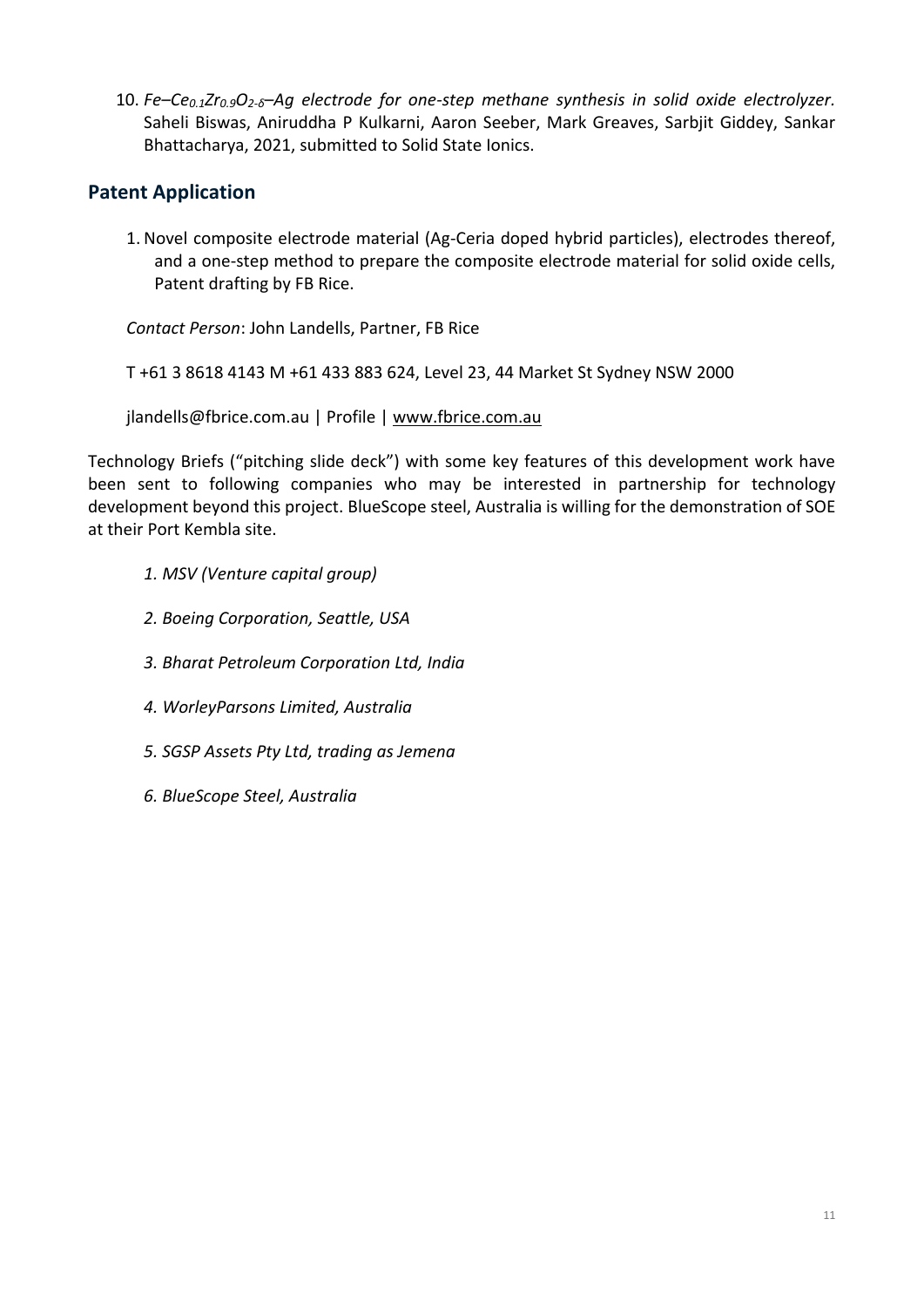### <span id="page-14-0"></span>4. Conclusions and next steps

SOE technology has potential to effectively produce value added fuels such as hydrogen, CO and syngas from  $H_2O$  and captured  $CO_2$  as the feedstocks which can also be directly utilized for production of various liquid fuels in downstream processes. For SOE operation, the use of low-cost electricity and/or thermal energy from renewables and the utilization of waste heat while integration with downstream processes can boost the energy efficiency of system.

During the research period funded by ARENA, extensive efforts were made on designing, developing, and evaluating the cathode materials and their durability studies in various fuel environments. Cathode materials developed by CSIRO were found to be much more efficient than conventional Ni-YSZ cathodes. Advantageously, same materials can be utilized as anode and cathode reducing the fabrication process and cost of overall system. No protecting gas such as  $H_2$ was used in the feed stream in current studies as required in Nickel -YSZ cathodes to maintain the Nickel in metallic state. This not only avoids the complexities of the system caused by recycling of some of the product to feed stream but also reduces the overall operating cost.

SOE stack was constructed and demonstrated for producing greater than 12 L per hour of fuel gas. The SOE operation at 800°C was also demonstrated at the RayGen site successfully by utilizing high temperature steam generated in the solar test furnace topped up to working temperature. Further optimization such as matching the components through the system and longer test periods will be required for further scaleup.

Detailed technoeconomic analysis performed while considering the optimal set of conditions of upstream and downstream processes to evaluate the potential probability of integration of technologies. The electricity cost is observed to be dominant factor which is almost 52% of overall process. The levelized cost of product for syngas produced by co-electrolysis using SOEC and renewable energy was determined as \$0.187/kg. The selling price of natural gas is generally around \$0.39/kg (assuming long term price of \$7.5/GJ). The capital costs, operating costs and potential profitability for a plant producing 420,000 tonne/year of syngas have been estimated. The capital costs of the plant have been estimated at \$108.8M and the operating costs of the plant estimated at \$75.3M/year. The net present value was estimated as \$14.5M, with an internal rate of return of 11.5% and payback period of 19.2 years. Sensitivity analysis shows that the process is highly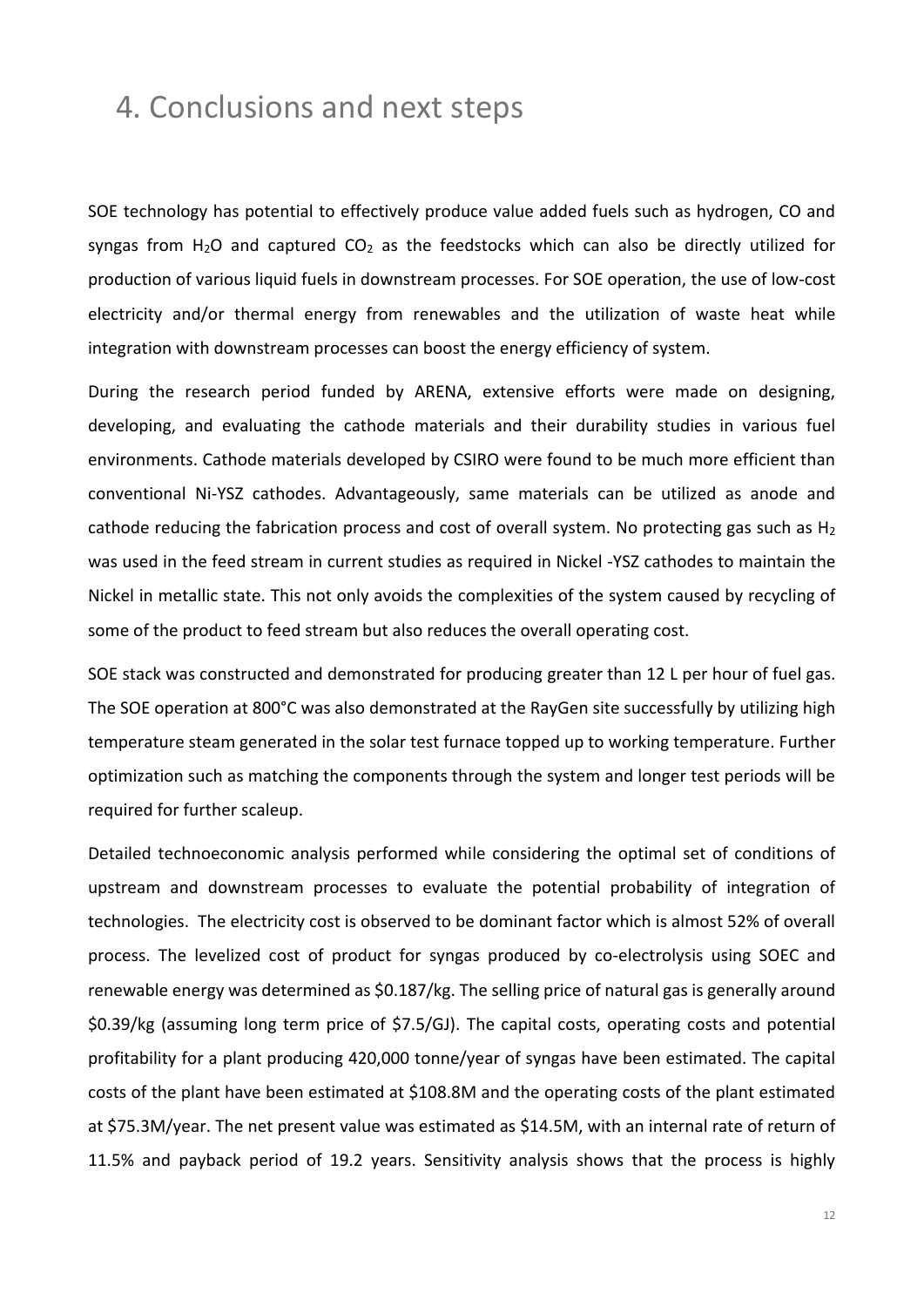sensitive to changes in the electricity price, and economics of the plant are highly dependent on the syngas selling price and purchase cost of renewable electricity.

Future work would involve a techno-economic analysis and potential profitability analysis for other targeted fuels such as diesel, gasoline, and jet fuel by considering integration of various upstream (renewables), SOE (H<sub>2</sub>/CO) and downstream processes (fuel synthesis reactor) with optimised conditions.

The technology development roadmap is provided for the pilot scale demonstration of a kW scale SOEC with parallel accelerated research activities for further developments. These include targeting high current densities (>1 A cm<sup>-2</sup>) and durability analysis of stack in real world conditions up to 2000 hours. To achieve this, external funding with industry partner contribution will support the demonstration and start-up of experimental program and parallel activities for scaling and growth. The onsite demonstration at BlueScope steel at Port Kembla is being discussed which once proven will enable the transition towards green steel production and offers the potential of a foundation customer for the technology.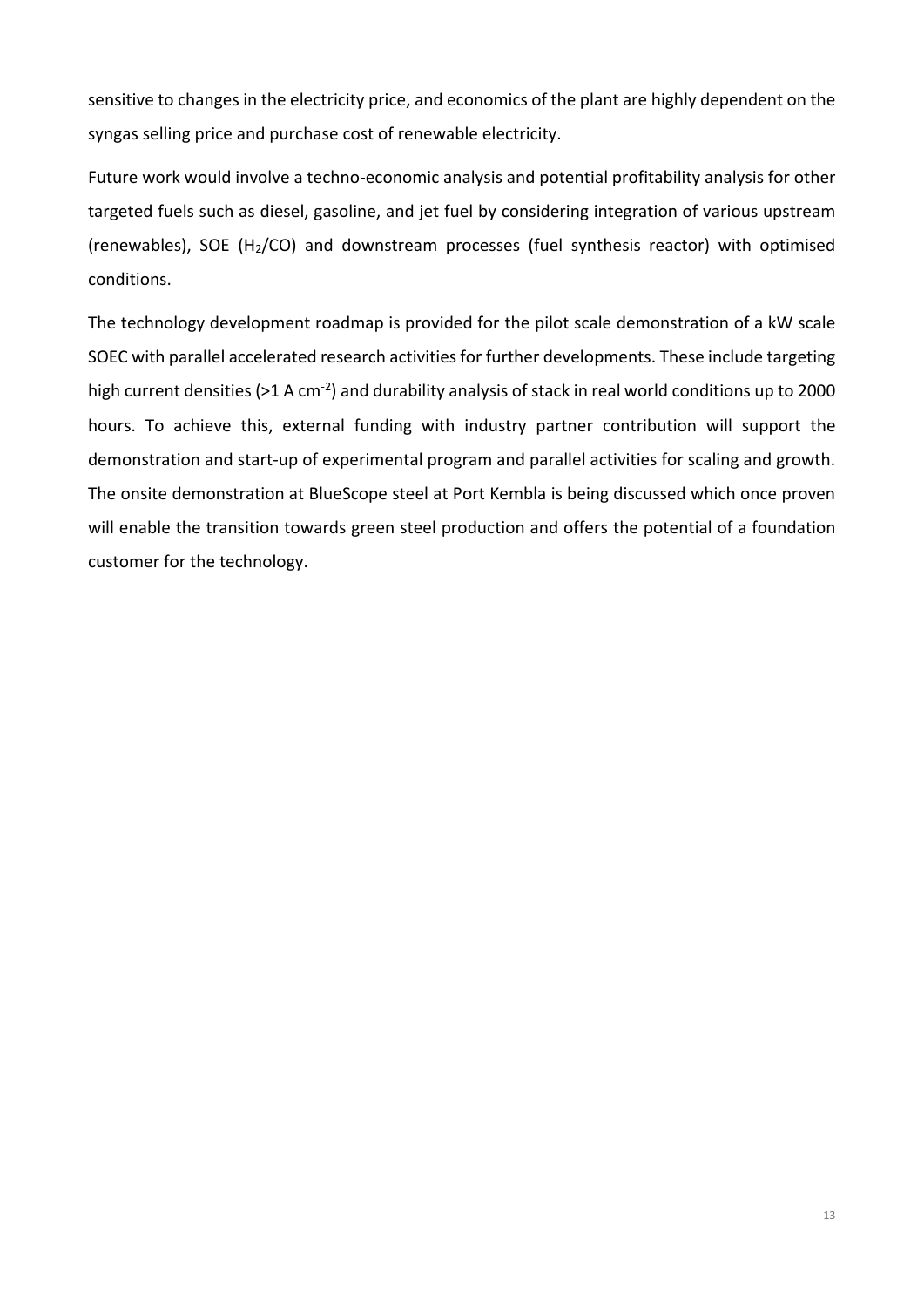# <span id="page-16-0"></span>Abbreviations

| <b>RF</b>   | Renewable Energy                 |
|-------------|----------------------------------|
| <b>SOE</b>  | Solid oxide electrolyser         |
| <b>SOEC</b> | Solid oxide electrochemical cell |
| <b>YSZ</b>  | Yttria-stabilised Zirconia       |
| <b>LSM</b>  | Lanthanum strontium manganite    |
| <b>NPV</b>  | Net present value                |
| <b>IRR</b>  | Internal rate of return          |
| <b>LCOP</b> | Levelized cost of product        |
| <b>TEA</b>  | Technoeconomic analysis          |
|             |                                  |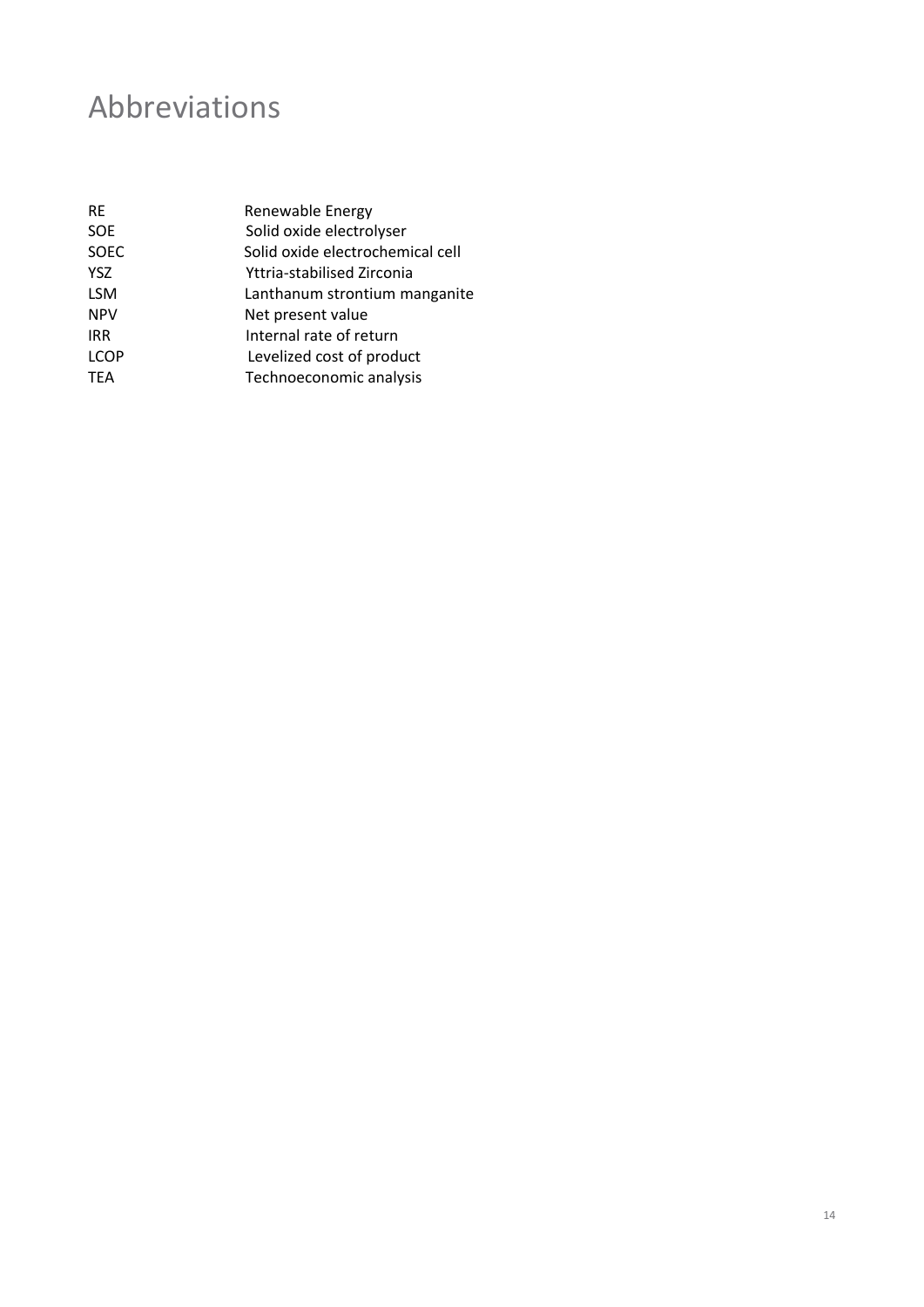# <span id="page-17-0"></span>References

- 1. Brander, M., Davis, G., *Econometrica, White Papers*, 2012. Greenhouse Gases, CO<sub>2</sub>, CO<sub>2</sub>e, and Carbon: What Do All These Terms Mean?
- 2. Lindsey, R., Climate Change: Atmospheric Carbon Dioxide, [https://www.climate.gov/news](https://www.climate.gov/news-features/understanding-climate/climate-change-atmospheric-carbon-dioxide)[features/understanding-climate/climate-change-atmospheric-carbon-dioxide\)](https://www.climate.gov/news-features/understanding-climate/climate-change-atmospheric-carbon-dioxide).
- 3. Jouny, M., Luc, W., Jiao, F., General Techno-Economic Analysis of CO<sub>2</sub> Electrolysis Systems, Industrial & Engineering Chemistry Research, 57 (2018) pp. 2165-2177. <https://pubs.acs.org/doi/abs/10.1021/acs.iecr.7b03514>
- 4. Zheng, Y., Wang, J., Yu, B., Zhang, W., Chen, J., Qiao, J., Zhang, J., A review of high temperature co-electrolysis of H2O and CO2 to produce sustainable fuels using solid oxide electrolysis cells (SOECs): advanced materials and technology. Chem Soc Rev 46 (2017) pp 1427-63.<https://doi.org/10.1039/C6CS00403B>
- 5. Kaur, G., Kulkarni, A.P., Fini, D., Giddey, S., Seeber, Aaron., High-performance composite cathode for electrolysis of CO<sub>2</sub> in tubular solid oxide electrolysis cells: A *pathway for efficient CO<sup>2</sup> utilization*, 41 (2020) pp. 101271. [https://doi.org/10.1016/j.jcou.2020.101271.](https://doi.org/10.1016/j.jcou.2020.101271)
- 6. Kulkarni, A.P., Giddey, S., Badwal, S.P.S., Efficient conversion of  $CO<sub>2</sub>$  in solid oxide electrolytic cells with Pd doped perovskite cathode on ceria nanofilm interlayer. J CO2 Util, 17 (2017) pp. 180-187. [https:/./doi.org/10.1016/j.jcou.2016.11.014.](https://doi.org/10.1016/j.jcou.2016.11.014)
- 7. Kulkarni, A.P., Hos, T., Landau, M.V., Fini, D., Giddey, S., Herskowitz, M., Techno-economic analysis of a sustainable process for converting CO2 and H2O to feedstock for fuels and chemicals. Sustainable Energy & Fuels 5 (2021) pp. 486-500. <https://doi.org/10.1039/D0SE01125H>